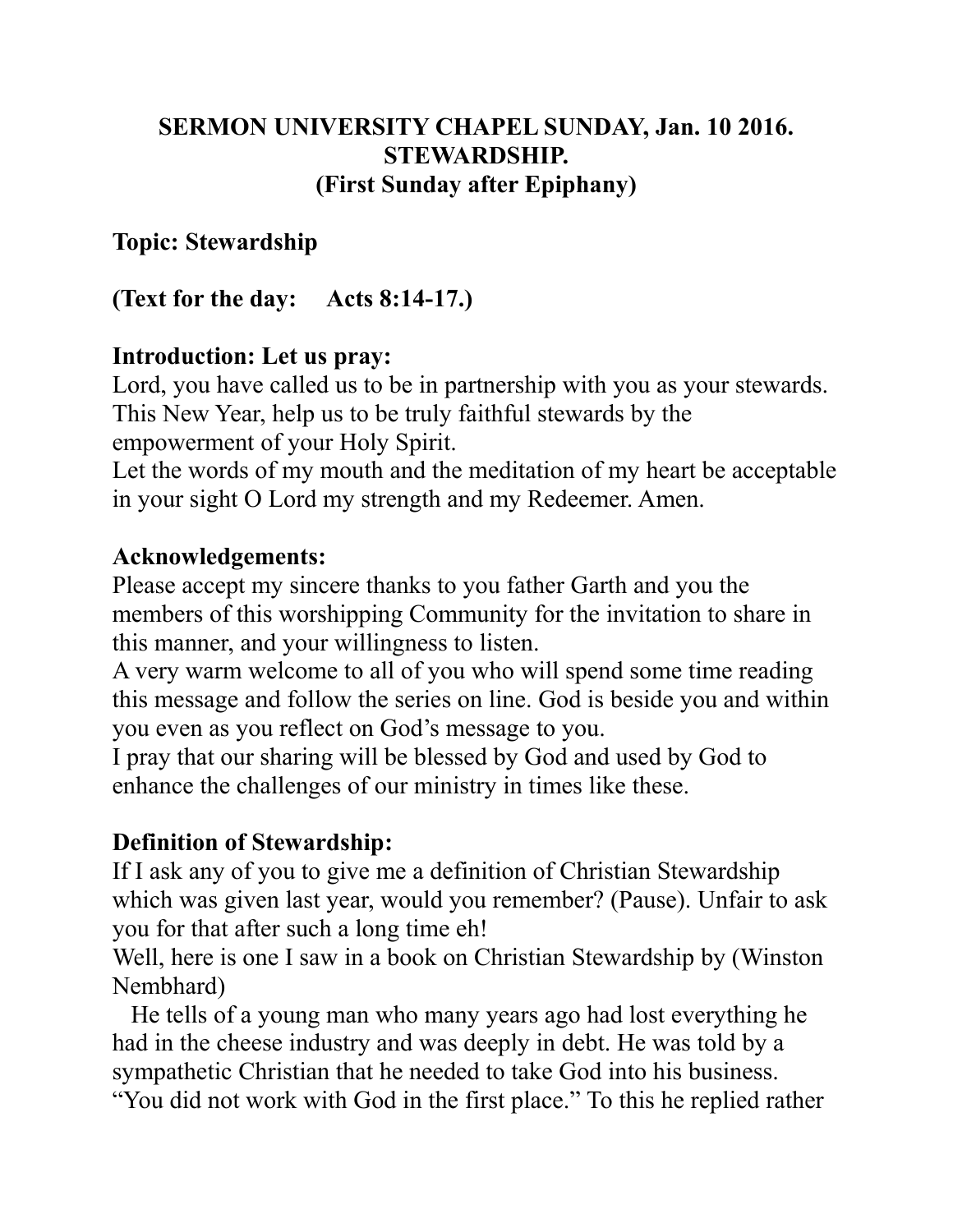half-heartedly, "If God wants to take over and run the business, He can do it and I will work for Him and with Him and remain as a partner." From that day he named God the senior partner. The business grew by leaps and bounds and became the biggest cheese outlet in the world, the Kraft cheese company of Chicago.

**Christian Stewardship therefore** is a comprehensive plan and programme of living which takes into account the management of one's time, treasure or money, material possessions and talents—all of those gifts and graces (1Peter 4: 10: 1 Cor: 12) with which our Creator, God, has endowed us. The way we manage and use those gifts is an essential part of the stewardship of our lives and all our affairs in which God is interested and holds us entirely responsible and accountable. (Luke 16:2; Romans 14: 12).

The good steward is also required to be **Faithful.**

**Psalm 33: 4-5 says:** "For the word of the Lord is right and all his works are sure. He loves righteousness and justice; the loving-kindness of the Lord fills the whole earth." We, God's servants need to know what our faithfulness to God looks like.

Devotional writer Lelanda Lee in our "Forward Day by Day" tells us that, "Faithfulness with God is steadfastness in our love of God and honouring God's will in all aspects of our lives."She says as well that having regular worship and prayer habits, doing service and charity are good fruits of our faith, but being faithful ultimately means

s**urrendering to God's way of doing things instead of our way. It means spending our attention on God's work and will instead of being distracted by the attractions and addictions of this world.**

**So, being a faithful steward is about being in right relationship with God.** It is about loving God so much that we want always to walk handin- hand with God at our side. (This might be a good pledge we could make for the New Year.)

**Even as we are walking hand- in - hand with God at our side, some of us, God's Stewards, are very frightened in this present world with all its atrocities.**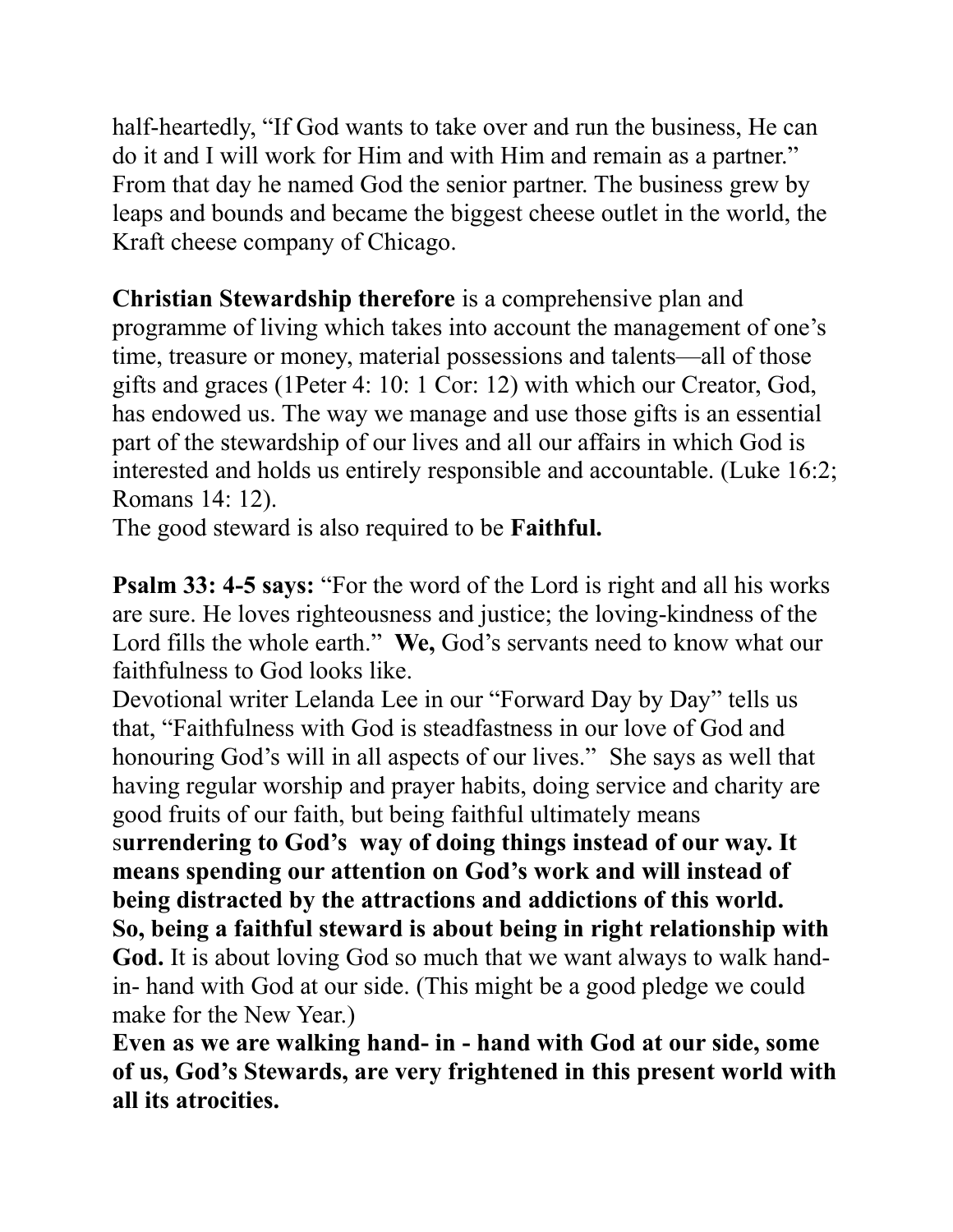One devotional writer Martha Highsmith gives us a strong reminder that: 'The worries of this world are so weighty, the problems so intractable, we can feel so overwhelmed by the enormity. It would be like trying to empty the ocean with a teaspoon. So many of us give up in despair and conclude, "We cannot fix all these wrongs."

Furthermore, there is so much more involved in carrying out this Stewardship mandate as brother **Winston Nembhard in his book on "Christian Stewardship Roots and Fruits" states. He says, "Today's concept of Christian Stewardship," requies that we address the following issues:**

## **Unemployment:**

"With the advancement of technology" he says, "fewer persons are needed to carry out the same functions that in the past required several times the number of persons needed today." What ought we to do as God's stewards? Then there is:

## **Education and skills Training**

"The harsh economic fact is that only the best in everything will survive. The professional as well as the skilled crafts man (I add woman) must be prepared to learn new skills…Therefore as the requirements for employment change, new skills become necessary. Isn't it a part of our duty as Christian Stewards to inform and educate our congregants especially the young people at summer camps etc?

Of course there is the great problem of:

# **Poverty**

Brother Nembhard states that: "The word poverty defines the state or condition that exists among a group of persons of a nation or collectively. This condition results from social factors caused by injustice or an absence of opportunity in the society. These injustices stem from the abuse of economic power by the rich and wealthy, the powerful, and influential, whose wage policies do not reflect the true needs of their employees…" "As stewards we can no longer cast our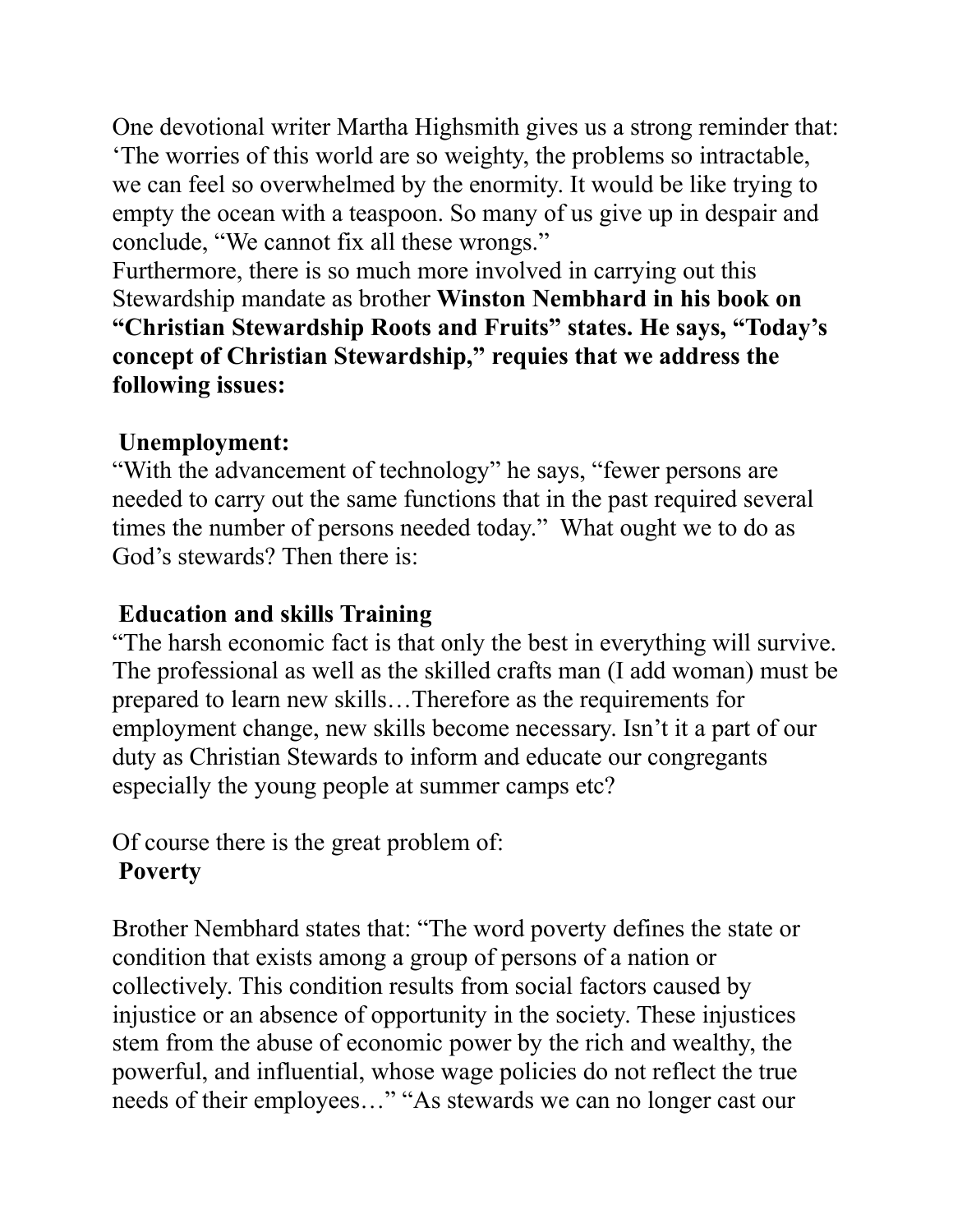gaze the other way or pretend not to see or not to care. No longer can we rely on the generosity of government or quasi- government agencies for hand outs or some stop-gap effort which places a patch here and there. Stewardship demands that every effort be made to give everyone a chance to live a better life and in fact the abundant life." (John 10:10).

## **Then there are the health problems.**

You as well as I know that the health problems of our day are many and awesome. Many are spiraling out of control (for example HIV/AIDS, Ebola etc). There is, "too the resurgence of tuberculosis and malaria in many parts of the world, particularly in some countries of the Third World including the Caribbean and the Americas.

Other social issues like domestic violence, child abuse, gambling as well as "lotto scam" do face us the Christian Stewards of today. Are Christian Stewards, by the fact of our faith in the God of justice called to be involved, and how?

One Pastoral Care counselor addressing the mission of the Church states that unless we deal with the deep needs of people we surely will become irrelevant.

Maybe this might be one of the reasons why some of our traditional churches are quite empty these days.

# **Fundamental Question**

We are faced with a fundamental question, the question asked by those who came out to listen to the preaching of John the Baptist. The question being;

# **What Shall We Do?**

John's response: "Do those things that will show that you have turned from your sins."

In preparing the way for the Messiah, John became an itinerant preacher. He called for repentance and fruitful living. For John, repentance is a radical examination of and retrospection on one's personal and public life. It is required of all and no one would be barred from the impending judgments because of their ethnic or religious heritage. The faith of the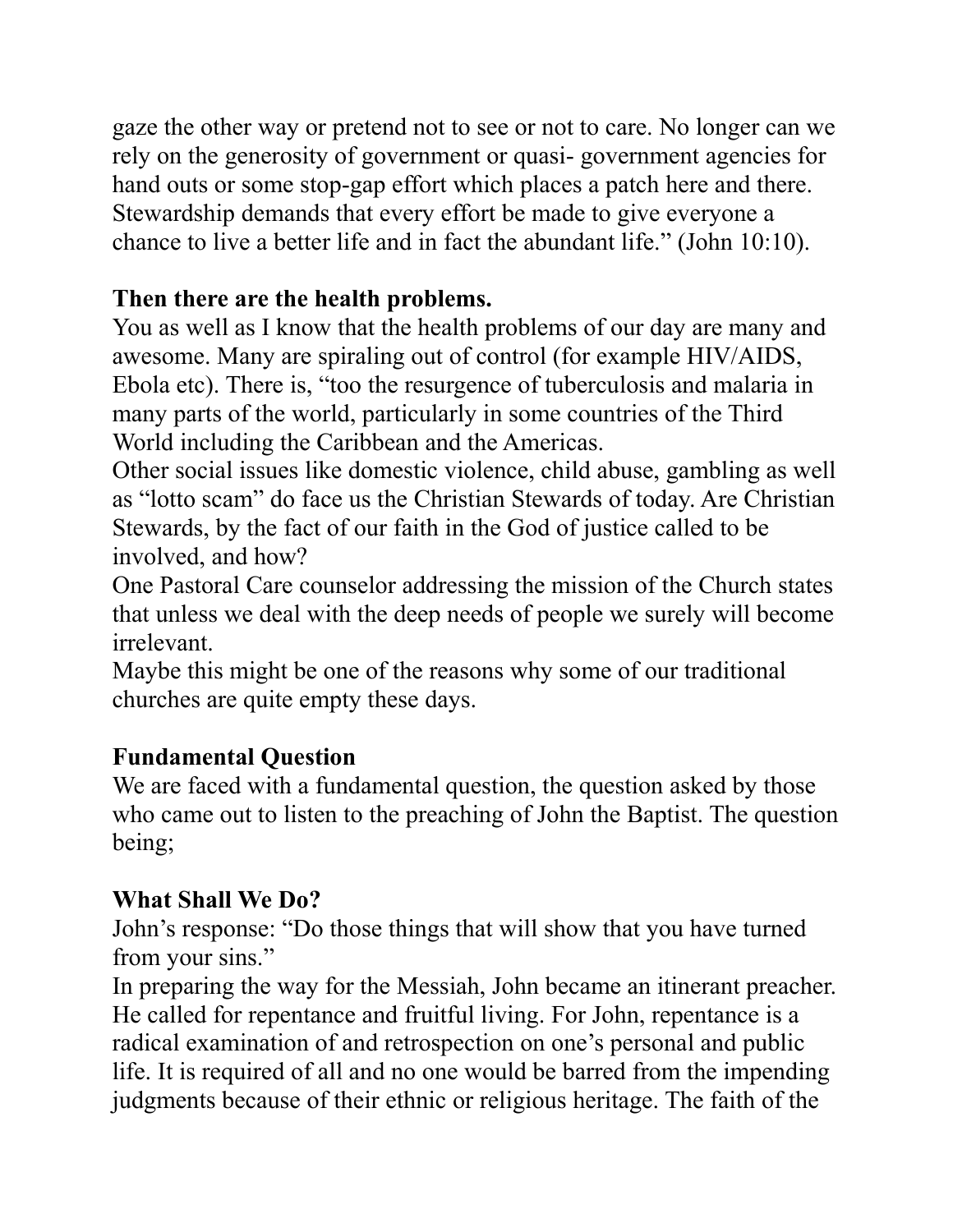ancestors will be honoured only when it is emulated by succeeding generations. People who claim great ancestry in faith should examine their lives closely.

We Christians are often told that we cannot become so "heavenly minded that we are of no earthly use."

After all, there were many personal issues these religious people who came out to hear John's preaching had to deal with, and so do we. If we wish to respond to God's call as God's stewards in today's world we'll have to subject ourselves to a thorough heart-searching as the Psalmist prayed. "Search me O God and know my heart, try me and know my thoughts and see if there is any wicked way in me and lead me in the way everlasting."

Devotional writer Lelanda Lee in today's Gospel Lesson (Day by Day) says that there are some misconceptions we have about ourselves, some bad habits, and our tendency for self-deprecation which must go. She also reminds us as well that as we age we need to throw away outdated preconceptions of ourselves, simplistic understandings of God, and romanticized ideas about how the world may work.

Maturing of our lives and in our expressions of faith is indeed a baptism of fire. The dead parts of ourselves are burned away, thrown out with the chaff.

She concludes: "The fire can be healing, and it can burn away the things that prevent us from growing" as God's stewards.

So it is that Charles Wesley in one of his hymns wrote:

Refining fire go through my heart,

Illuminate my soul.

Scatter Thy life through every part

And sanctify the whole.

The Psalmist's prayer should be ours as well:

**Create in me a clean heart O God**

**And renew a right Spirit within me.**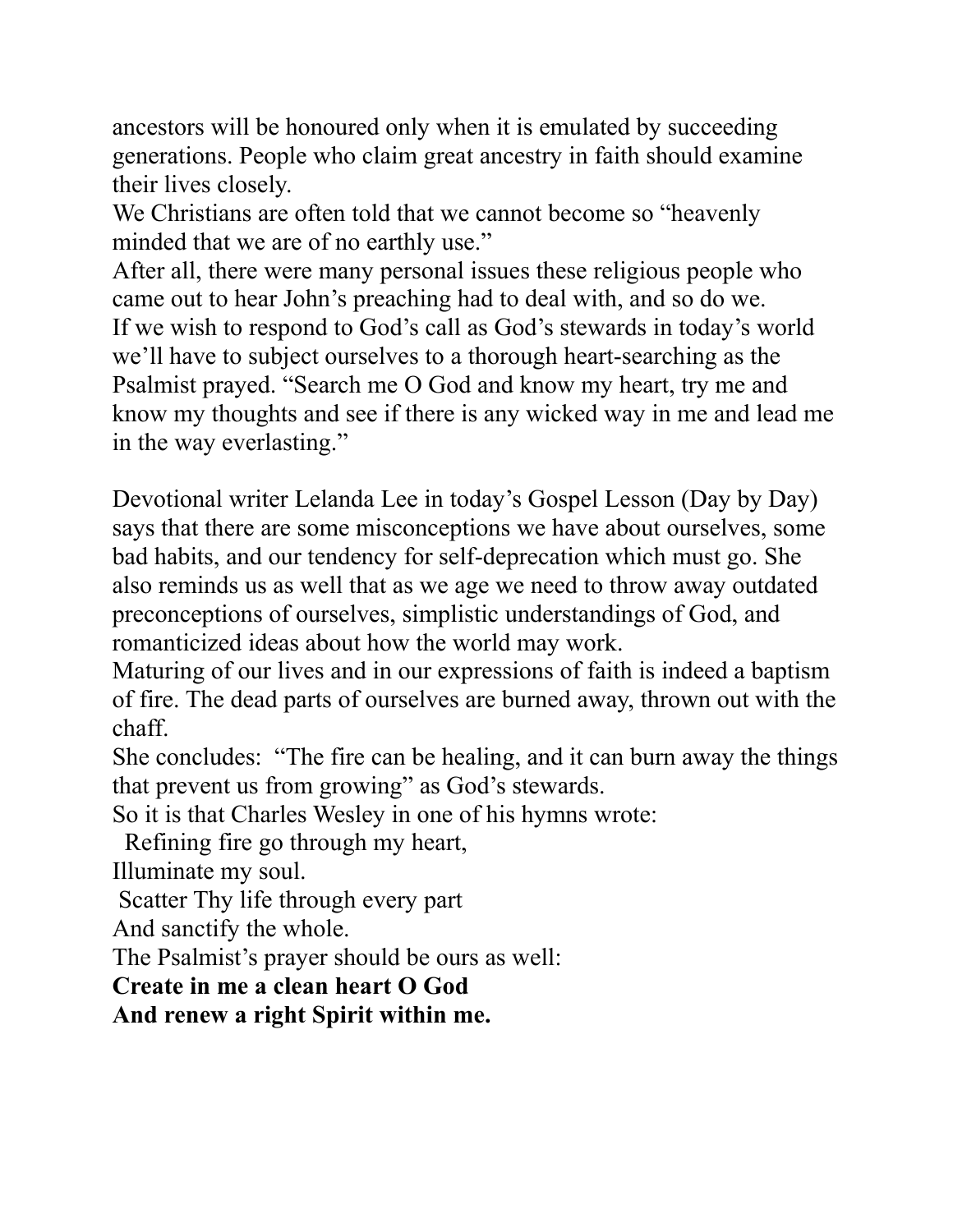**As the prophet Jeremiah says:** "The new covenant that I will make with the people of Israel will be this: I will put my law within them and write it on their hearts. I will be their God, and they will be my people." Until we are willing to be transformed by the power of God's Holy Spirit, and keep our side of the covenant, we will be just good religious people, and not fully committed stewards for God.

John's message informs us that, Repentance is critical, however, it is only a part of life and therefore it needs to be complemented with a reorientation in life.

 In response to the crowd's question, John was advocating being generous with half of all of one's resources. What a radical nature of his call then; and more so now to us the church as God's stewards.

### **John says:**:

'If you have something extra, share it with someone who has nothing. If you have food and people around you are hungry (and not only at Christmas time), feed them. If you are in a position of authority, avoid the abuse of power. Set right your relationship with others. Be satisfied with what you have. (No lotto scamming, or gambling),of course John didn't say that. Do not try to advance yourself at the expense of another. And if we can't change the world in this way, we will perhaps change ourselves.

"Our preoccupied, distracted, crowded souls will be swept clean by holy wind and fire, leaving room for a fearless joy says Martha C. Highsmith, Assistant Vice President and lecturer in Divinity at Yale University. Sharing, thus, becomes a fundamental aspect of a fruitful stewardship life. John also suggested that a moral, ethical and simple life style would bring in an era of corruption –free world.

### **Conclusion:**

The accountable, obedient, faithful Christian steward ought to subject him/herself to the transforming power of God and to respond to the needs of its community.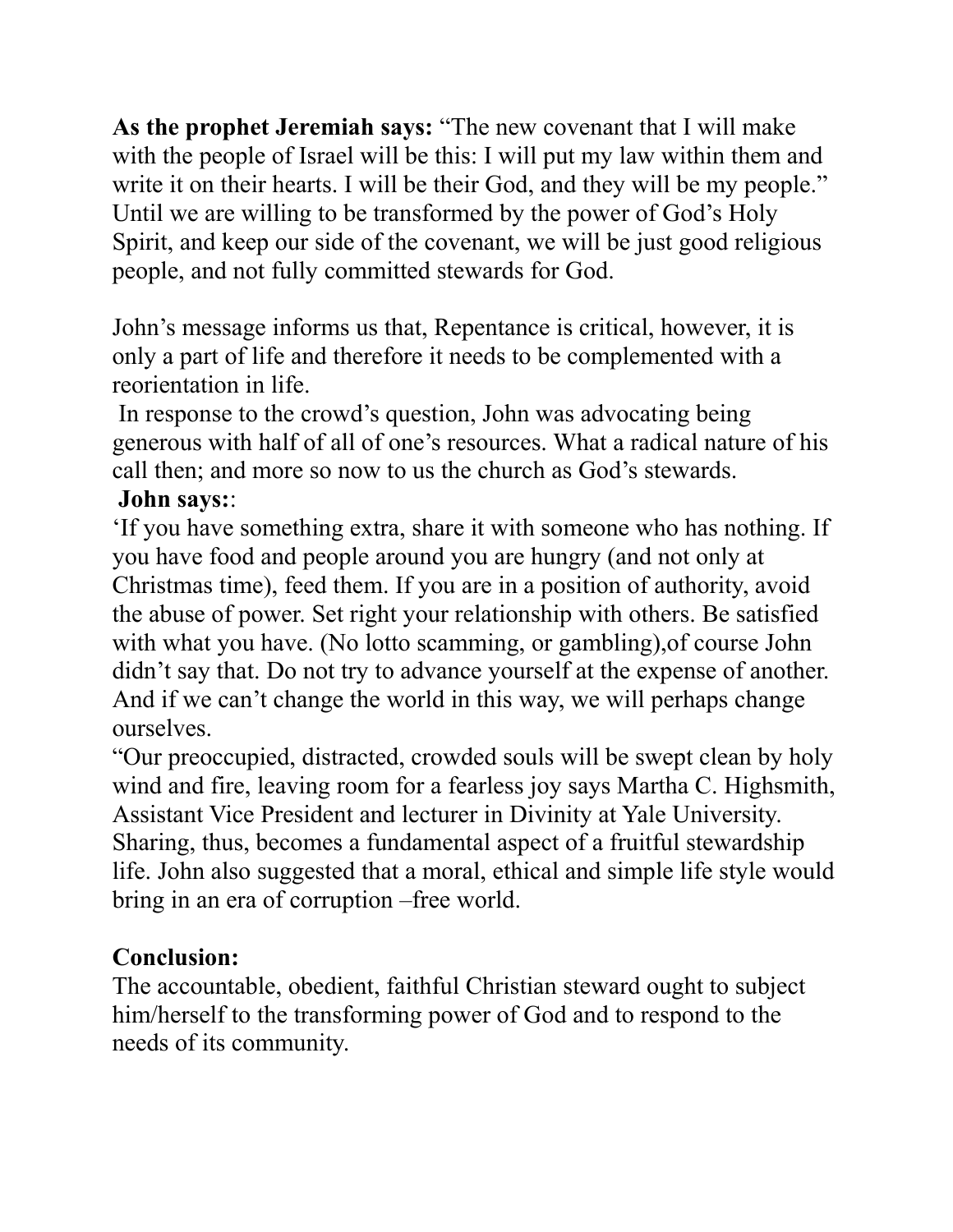The Anglican "Togetherness" group is a good one, preparing itself spiritually for the mission. The visiting group reaching out to students on both campuses as well as the surrounfing communities is terrific. It was the very thing that Jesus spoke of in Acts 1:8 when he said, "You shall be my witnesses in Jerusalem, and in all Judea and Samaria and to the ends of the earth." This gospel grew and expanded beyond the confines of Judaism. This was no mere "movement", what God was up to was the sheer life of the Church.

 Stewardship is not a tacked-on programme of God's Church. Through the total mission of the Church, the Spirit of God then and now was, and is lifting the gospel into every corner of creation. This then is the Churches' call to Evangelize, through her comprehensive programme on Stewardship.

Lee McGlone a preacher said he read afresh Michael Green's Evangelism in the Early Church. He said that he talked about the cities of the first centuries. They were as secular as could be. All the problems that we have, they had even more so. Christianity had no friends there. Yet the early missionaries, like Paul, Silas, Lydia and the others, had great success in the cities. And then Michael Green told us why. Success came not because of great crusades or powerfully articulate preachers. The difference came as ordinary Christians went about doing two things: telling others about their experience of faith, and going about doing good for people in need. And perhaps a third, the pagan world saw how nobly the martyrs died for their faith. So, how about us?

**O church of God arise, And take your lamp of love, The light that never dies On earth in heaven above.**

**Whatever things are fair Whatever things are just, Go make them free as air And plenteous as the dust.**